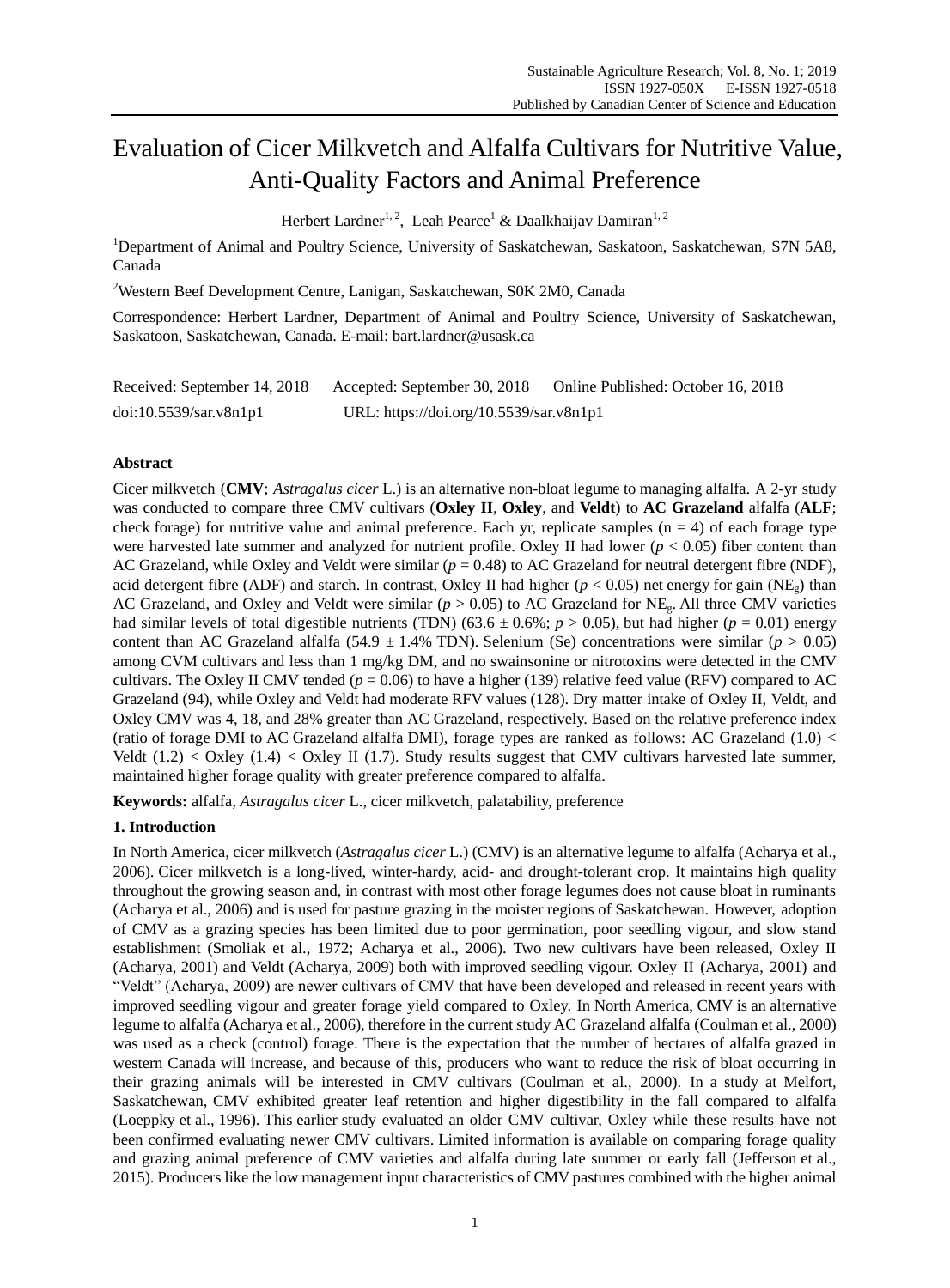gains compared to grass only pastures (Acharya, 2006). However, there is concern with respect to feeding or grazing CMV because several close relatives of this species are known to accumulate secondary compounds that are toxic to grazing livestock (Damiran, 2005). For example, the native milkvetch, *Astragalus bisulcatus*, is a known toxic plant that occurs on Saskatchewan rangelands. On high selenium soils, this milkvetch can accumulate toxic levels of this mineral. Other *Astragalus* species can accumulate toxic levels of swainsonine and indolizidine alkaloid that causes neurological disorders in livestock including reduced appetite and growth, cessation of reproduction and abortion (Cheeke, 1998; Damiran, 2005). Therefore, the objectives of this study were to compare three cicer milkvetch cultivars (Veldt, Oxley, and Oxley II) and AC Grazeland alfalfa (check forage) in terms of detailed chemical composition including energy, protein and carbohydrate sub-fractions, anti-quality profile, and animal preference of forages grown in the Thin Black/Dark Brown soil zone of Saskatchewan.

#### **2. Materials and Methods**

#### *2.1 Study Site and Forage Management*

The 2-yr study was conducted at Western Beef Development Centre"s (WBDC), Termuende Research Ranch near Lanigan, Saskatchewan, (51°51 'N, 105°02 'W). Forages were grown and harvested on a research site, where soils classification is Chernozemic Black Oxbow (Saskatchewan Soil Survey, 1992). Three CMV cultivars, Oxley II, Oxley, and Veldt were compared to AC Grazeland alfalfa for nutritive value and animal preference. Oxley cicer milkvetch was developed from selections made from a population introduced from the former USSR to the Dominion Range Experimental Station, Manyberries, AB (Johnston et al., 1971) and is widely adapted to the Dark Brown and Black soil zones of western Canada (Acharya et al., 2006). The current study evaluated forages in previously established research plots at WBDC Termuende Research Ranch, Lanigan, Saskatchewan. Details of establishment, agronomy and biomass management are described in Jefferson et al. (2015). Briefly, there were 9 plots of each cultivar utilized in the current study, with the potential yield averaging 85, 96, and 129% (Jefferson et al., 2015) of AC Grazeland alfalfa for Oxley, Oxley II, and Veldt cultivars, respectively.

#### *2.2 Forage Collection and Lab Analyses*

Each year, samples of each forage type were harvested from plots at start and end of preference study (data collection period;  $n = 2$ ). Forage samples were placed in paper bags, dried in a forced air oven at 55  $\degree$  C for 72 h for DM, and ground to pass through a 1-mm screen using a Wiley mill (Model 4, Arthur H. Tomas Co., Philadelphia, PA). All nutritive analysis of samples was conducted by A&L Canada Laboratories Inc. (London, ON). Samples were analyzed for dry matter (DM; AOAC method # 930.15), ash (AOAC method # 942.05), crude fat (AOAC method # 920.02), and crude protein (CP; AOAC method # 984.13) content according to the procedures of AOAC (2000). Crude protein was determined using a Leco FP-2000 nitrogen analyzer (Leco Corporation, St. Joseph, MI), soluble protein by the borate-phosphate procedure (Krishnamoorthy et al., 1982), acid detergent insoluble crude protein (ADICP; method 990.03; AOAC, 2000), neutral detergent insoluble crude protein (NDICP; method 990.03; AOAC, 2000) and rumen degradable protein (RDP) by the procedure outlined by Krishnamoorthy et al. (1983). Acid detergent fiber (ADF), neutral detergent fiber with heat stable α-amylase (NDF), and acid detergent lignin (ADL) were analyzed according to the procedures of Van Soest et al. (1991) using an ANKOM Fiber Analyzer (ANKOM Technology Corporation., Fairport, NY). Starch analyzed as described by Hall (2009), ash (method 942.05; AOAC, 2000), fat using a tecator extraction unit (method 2003.05; AOAC, 2000) and minerals by method 985.01 (AOAC, 2000). Total digestible nutrients (TDN) and digestible energy (DE) levels were determined according to Weiss et al. (1992). The net energy for maintenance ( $NE<sub>m</sub>$ ), and net energy for gain (NEg) were calculated according to NRC Dairy (2001) and NRC Beef (2000), respectively. Non-fiber carbohydrate (NFC) was calculated as NFC,  $% = 100 - (CP, % + Fat, % + Ash, % + NDF, % +$ NDICP, %; Linn, 2003) where NDICP is neutral detergent insoluble crude protein. Nonstructural carbohydrate content (NSC) was calculated as sum of sugars, starch, organic acids and fructans (NRC, 2001). Relative feed value was calculated as  $RFV = (DDM \times DMI) / 1.29$  (Undersander & Moore, 2002) where DDM = digestible DM and calculated as 88.9 -  $(0.779 \times %ADF)$  and DMI = dry matter intake calculated as 120 / % NDF. All analyses are reported on a DM basis. Anti-quality profile (swainsonine, nitrotoxins, and selenium) analysis of forages was conducted using gas chromatography coupled with mass spectrometry by the Poisonous Plant Research Lab located at USDA-ARS (Logan, UT, USA).

#### *2.3 Forage Preference Study*

For the study, a 50  $\times$  120 m drylot pen surrounded by wooden slatted fences with 20% porosity was uses, and contained an open-faced shed at one end with water supplied in a heated water bowl. Along one side of the pen, 4 GrowSafe Intake (GrowSafe Systems Ltd., Airdrie, Alberta, Canada) feeding nodes were installed and individual forage intake was measured. Details of feeding systems and facilities at WBDC are further described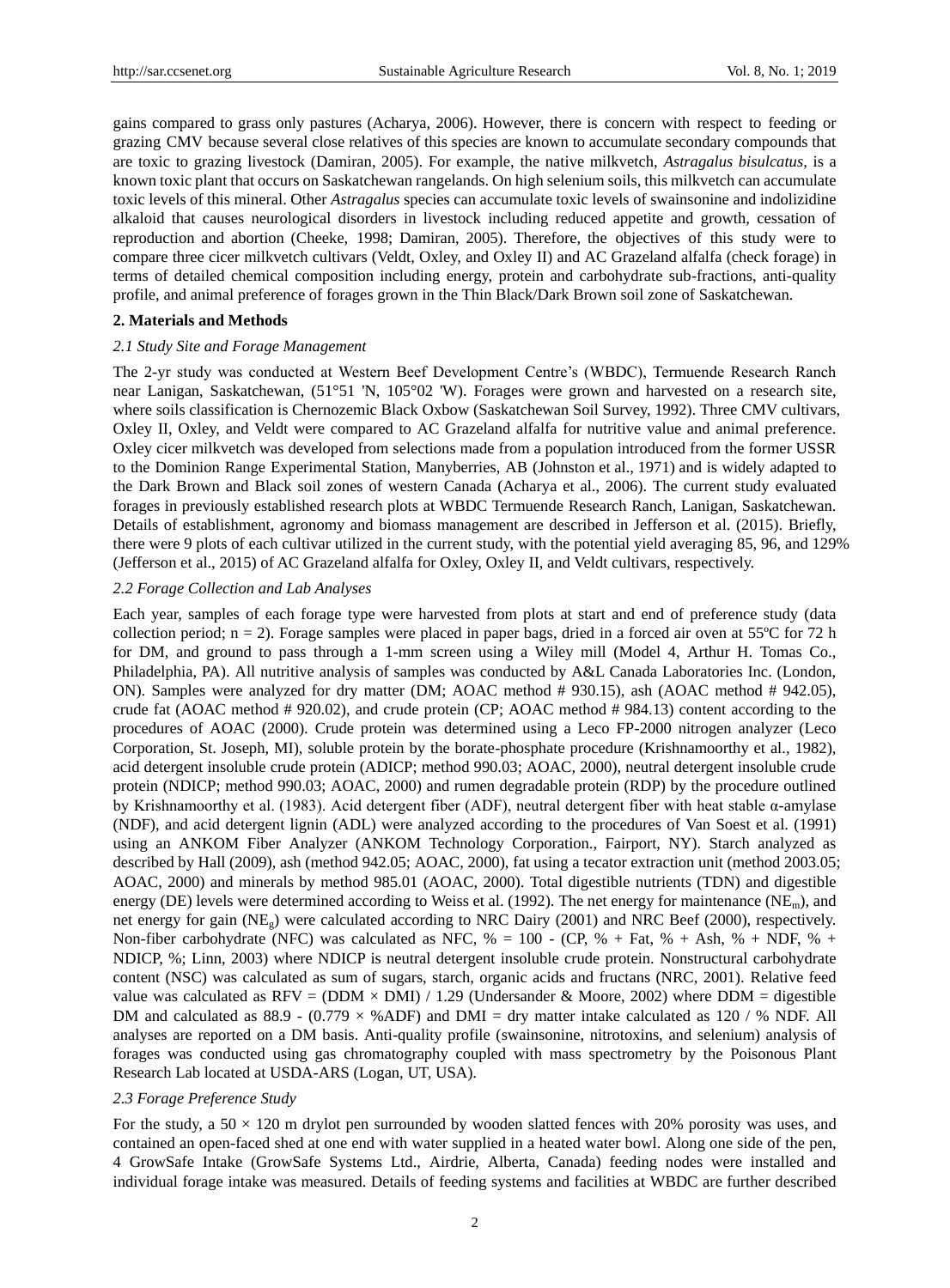in Damiran et al. (2018). Four Angus cows (body weight =  $645 \pm 21$  kg) were used for forage preference study, and each cow was identified with a half-duplex radio frequency transponder button (Allflex USA Inc., Dallas/Ft. Worth Airport, TX) in the right ear. The transponder button was located 5 to 6 cm from the base of the ear, in the middle, with the transponder button on the inside part of the ear. All experimental procedures were approved by University of Saskatchewan Animal Care Comittee (Protocol No. 20090107) and all animals were cared for in accordance with the Canadian Council of Animal Care guidelines (CCAC, 2009). During the entire study period all cows had *ad libitum* access to the nodes containing the different forage types.

#### *2.4 Feeding Management*

Fresh forage of the three CMV cultivars, Oxley, Oxley II and Veldt, and AC Grazeland alfalfa were harvested from research plots daily, using a Jari Mower, with sufficient fresh CMV and AC Grazeland harvested to fill each GrowSafe node each morning for both adaptation and data collection periods. Cows were then monitored for forage preference bout behavior visually and from the GrowSafe computer to ensure that all cows were consuming forage at all nodes by the end of the adaptation period.



Figure 1. Mean relative preference index for four forage types

*Note*. Relative preference index: a ratio of plant DMI rate to the alfalfa (check cultivar) DMI rate

All four forages where at full flower stage at time of harvest. The fresh weight of each forage type was recorded prior to each forage being placed into 1 of 4 GrowSafe nodes. The study period was conducted late summer each year as other studies have reported that CMV produces high-quality forage late in the season (Johnston, Smoliak, Hironaka, & Hanna, 1971; Smoliak & Johnston, 1976; Acharya et al., 2006); therefore, CMV may be useful as a late-season species in pasture mixtures with cool-season grasses and other legumes (Townsend, Kenno, & Brick, 1990). Cows were acclimated to the individual GrowSafe feed nodes (bunks) for 7 d before the initiation of the study. Each study period consisted of a 7 d acclimation followed by 9 d preference data collection. During the acclimation period, a control forage (mixed grass-legume hay, 11.6% CP; 54.7% TDN; DM basis) was fed in equal portions in all four feeding compartments. The 2-yr preference study was conducted from August 19 to September 3, 2016 (yr 1) and August 17 to September 1, 2017 (yr 2). On each day, each of the 4 nodes was randomly assigned to 1 of 4 forage types, Oxley, Oxley II, Veldt or AC Grazeland. Harvested forages from plots of each cultivar were collected and placed in assigned node in the morning. Prior to adding fresh forage, at 0800 h the previous day orts were removed and weighed before fresh cut forage was provided in the GrowSafe nodes. To ensure animals always had access to the experimental forages during the study period, a minimum of 10.0 kg of forage (DM basis) was maintained by adding forage as needed after each hour of monitoring. Additional forage was only added to the node needing forage to achieve the minimum of 10.0 kg. To minimize the potential for alterations in DMI due to the addition of feed, all tubs were removed to weigh the remaining feed each hour and add the additional feed. Based on the feeding observations, adding feed had minimal influence on DMI. Animal preference was determined based on DM disappearance for the first 6 h immediately post-feeding.

Palatability is the interrelationship between a food's flavor (odor, taste, and texture) and the post-ingestive effects of nutrients and toxins; both are influenced by a plant's chemical characteristics and an animal's nutritional state and past experiences with the food (Provenza, 1995; Damiran, 2005). The most common measure of palatability is the relative preference index (RPI). In the current study, forage intake rate and related corresponding feeding behavior data was measured with the GrowSafe automatic feeding system (GrowSafe Systems Ltd., Airdrie,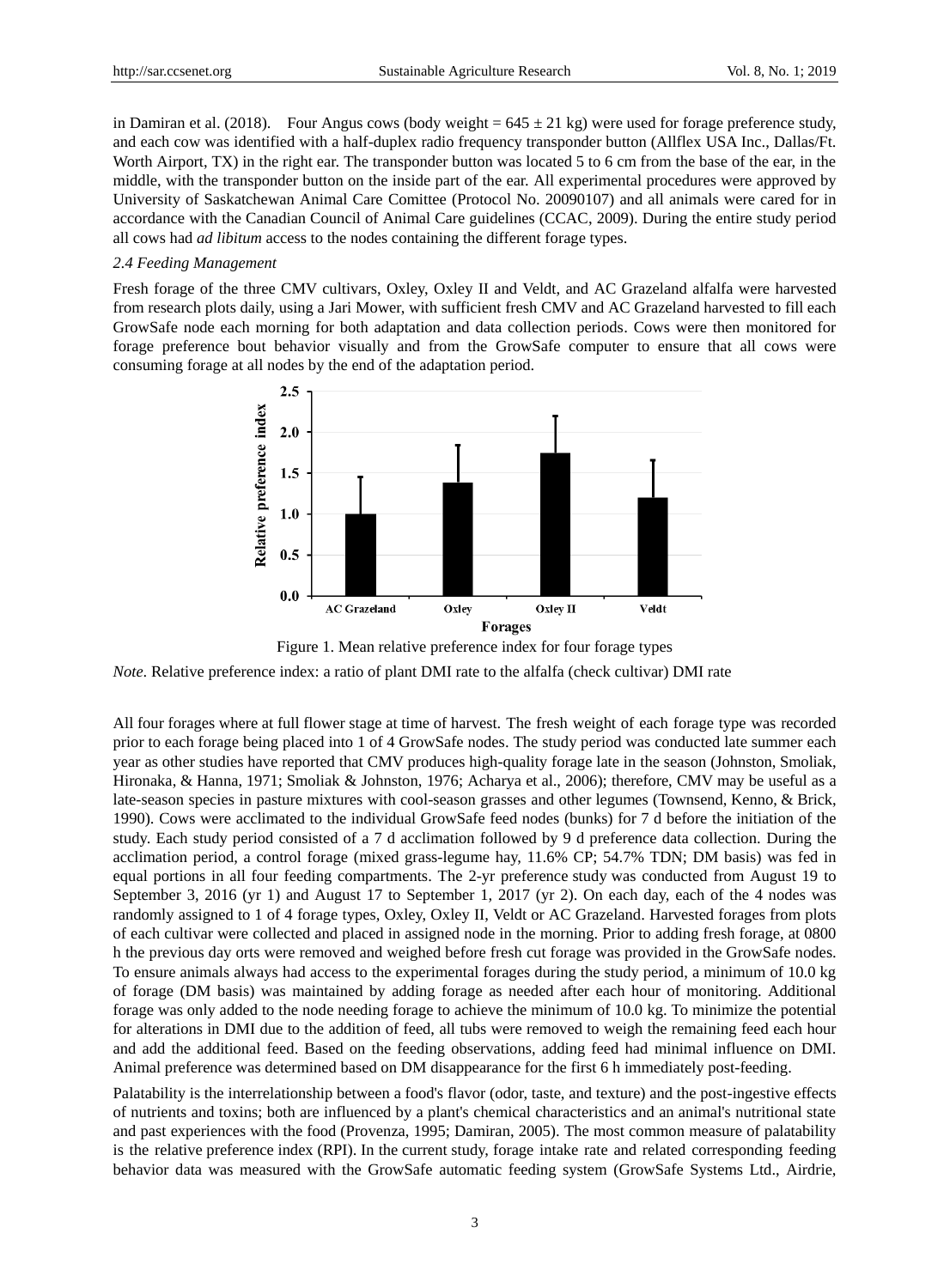Alberta), which monitors individual animal feed intake and feeding behaviors, as described by Durunna et al. (2011). Subsequent feeding and behavioral data were recorded as the animal is feeding from the nodes. Data generated from the feeding units are stored in the data logging reader panel and are transferred wirelessly to the personal computer located about 100 m away. The feeding behaviors measured included feeding event frequency (EF; events/h), feeding event duration (FD; min/h), and feeding event head-down time (FHD; min/h) during data collection. Feed intake rate (FI, as fed) was the average feed intake for valid test h for each test day. DMI rate,  $(g/h) = \sum F I_i (DM_i/100)$ ; where: FI<sub>i</sub> is the amount of forage (as is) of each cow during foraging study (g/h) for each node, and  $DM_i = DM$  composition of each forage species *i* (%). Data were generated from the feeding units for 24 h continuously. However, we considered the first 6 h data as valid of forage preference and subjected to analysis. Reason is during that time all forages were available to animals. Forage ranking (Rank) category was achieved by giving the ranking "1" to the highest DMI rate value for each forage within each day, "2" to the second highest value, "3" to the third highest value, "4" to the fourth highest value and "5" to the lowest DMI rate. Forage relative preference index (RPI) was developed to account for differences in preference between forages. Each forage RFI was calculated using the following equation:

#### *RPI= each CMV forage DMI rate / AC Grazeland DMI rate*

The RPI shows which forage was preferred more than or less than compared to the check (control) forage (AC Grazeland alfalfa). To interpret the results of the RPI, a RPI approximately equal to 1 means CMV forages are preferred similar to AC Grazeland alfalfa. A RPI <1 means CMV forages are preferred less than AC Grazeland alfalfa, and an RPI >1 means CMV forages are preferred more than AC Grazeland alfalfa. In each case, the RPI assumes that each forage has an equal opportunity to be selected by the animals. Thus, lower rank or RPI value reflects the less preferred forage, with a high rank or RPI value, reflecting a higher preference for that forage type.

#### *2.5 Statistical Analysis*

Forage nutrient profile, feeding behavior (FD, FHD, FF, DMI rate) for each forage, rank and relative preference index data were analyzed using the MIXED procedure of SAS 9.2 (SAS, 2003). The model used for the analysis was:  $Y_{ij} = \mu + T_i + e_{ij}$ ; where  $Y_{ij}$  was an observation of the dependent variable ij;  $\mu$  was the population mean for the variable; T<sub>i</sub> was the fixed effect of the forage type (Oxley, Oxley II, and Veldt, and AC Grazeland alfalfa); and  $e_{ii}$  was the random error associated with the observation ij. When a significant difference was detected ( $p <$ 0.05), means were separated using the Tukey-Kramer post-test. For preference, behavior and DMI study, each node in each study d was considered an experimental unit making for a total of 72 experimental units (4 nodes/cultivars  $\times$  9 data collection d  $\times$  2 yr) over the 2-yr study. Year was included as a random (block) variable in all analyses.

#### **3. Results and Discussions**

## *3.1 Forage Nutritive Value*

There is demand in the Parkland region of western Canada for persistent perennial legumes that can be grazed in the late-summer and fall (Loeppky et al., 1996). All four forages were at full flower stage as the current study was conducted in late-summer. Chemical composition, protein and carbohydrate fraction profiles, and predicted energy values for forages are shown in Table 1. There were no differences ( $p > 0.05$ ) in DM (32.5  $\pm 3.11\%$ ; Mean  $\pm$  SE), ash (7.9  $\pm$  0.21%), crude fat (2.3  $\pm$  0.10%), acid detergent lignin (7.6  $\pm$  0.3%), nonstructural carbohydrate  $(26.3 \pm 1.8\%)$ , CP (15.4  $\pm$  0.7%), soluble protein (35.7  $\pm$  0.1 % of CP), neutral detergent insoluble CP (4.8  $\pm$  0.2%), acid detergent insoluble CP (1.8  $\pm$  0.1%), net energy for gain (0.73  $\pm$  0.04 Mcal/kg), calcium (1.4  $\pm$  0.13%), chloride (0.3  $\pm$  0.05%), phosphorus (0.19  $\pm$  0.01%), sulphur (0.34  $\pm$  0.10%), magnesium (0.46  $\pm$  0.08%), copper  $(4.4 \pm 0.36 \text{ g/kg})$ , zinc  $(10.1 \pm 0.62 \text{ g/kg})$ , or iron  $(83.3 \pm 5.3 \text{ g/kg})$ , between the three CMV cultivars and AC Grazeland alfalfa.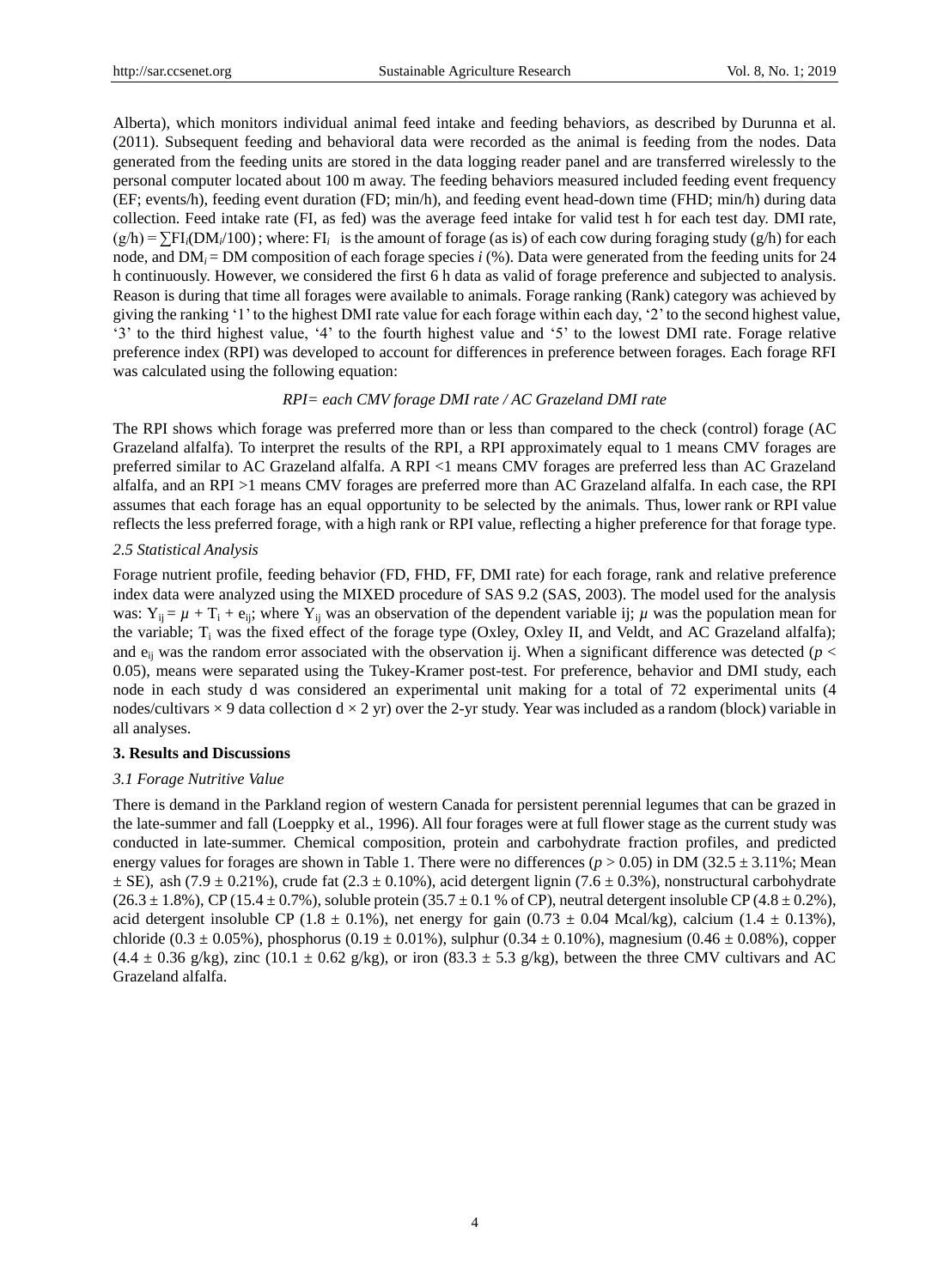|                                            | Alfalfa                      | Cicer milkvetch                  |                                           |                              |            |  |  |  |  |  |
|--------------------------------------------|------------------------------|----------------------------------|-------------------------------------------|------------------------------|------------|--|--|--|--|--|
| Item                                       | <b>AC</b> Grazeland          | Oxley II<br>Oxley                |                                           | Veldt                        | $p$ -value |  |  |  |  |  |
| Dry matter (DM)                            | $32.4 + 4.3$                 | $33.4 \pm 7.2$<br>$31.8 \pm 7.6$ |                                           | $32.3 + 9.2$                 | 0.99       |  |  |  |  |  |
| Chemical profile (%, DM)                   |                              |                                  |                                           |                              |            |  |  |  |  |  |
| Ash                                        | $7.4 \pm 0.50$               | $7.8 + 0.51$                     | $8.0 - 0.22$<br>$7.9 \pm 0.17$            |                              | 0.75       |  |  |  |  |  |
| Crude fat                                  | $2.4 \pm 0.09$               | $2.1 \pm 0.08$<br>$2.2 \pm 0.08$ |                                           | $2.5 \pm 0.23$               | 0.22       |  |  |  |  |  |
| Structural carbohydrate profile (%, DM)    |                              |                                  |                                           |                              |            |  |  |  |  |  |
| Acid detergent fibre                       | $43.2 \pm 1.41^a$            | $37.5 \pm 3.50^{ab}$             | $34.0 \pm 0.53^b$<br>$36.8 \pm 0.46^{ab}$ |                              |            |  |  |  |  |  |
| Neutral detergent fibre                    | $54.2 \pm 1.44$ <sup>a</sup> | $46.1 \pm 3.84^{ab}$             | $41.8 \pm 0.99^b$                         | $44.6 \pm 1.31^{ab}$         | 0.02       |  |  |  |  |  |
| Acid detergent lignin                      | $8.3 + 0.50$                 | $7.7 \pm 0.72$                   | $7.2 \pm 0.10$                            | $7.7 \pm 0.14$               | 0.42       |  |  |  |  |  |
| Nonstructural carbohydrate profile (%, DM) |                              |                                  |                                           |                              |            |  |  |  |  |  |
| Total                                      | $21.7 \pm 1.94$              | $26.0 \pm 2.78$                  | $30.3 \pm 0.11$                           | $27.0 \pm 0.60$              | 0.10       |  |  |  |  |  |
| <b>Starch</b>                              | $3.8 \pm 0.17$ <sup>a</sup>  | $2.2 \pm 0.26^{ab}$              | $1.9 \pm 0.61^b$                          | $2.9 \pm 0.33^{ab}$          | 0.03       |  |  |  |  |  |
| Crude protein profile (%, CP)              |                              |                                  |                                           |                              |            |  |  |  |  |  |
| Crude protein (%, DM)                      | $14.1 + 0.91$                | $16.1 \pm 1.34$                  | $16.9 \pm 1.81$                           | $16.3 + 0.84$                | 0.49       |  |  |  |  |  |
| Soluble protein                            | $35.7 \pm 0.06$              | $35.7 \pm 0.09$                  | $35.7 + 0.14$                             | $35.8 \pm 0.07$              | 0.83       |  |  |  |  |  |
| Neutral detergent insoluble CP             | $4.4 \pm 0.14$               | $4.9 + 0.33$                     | $4.9 + 0.17$                              | $4.8 + 0.18$                 | 0.33       |  |  |  |  |  |
| Acid detergent insoluble CP                | $1.6 + 0.23$                 | $1.8 + 0.06$                     | $1.9 + 0.03$                              | $1.9 + 0.10$                 | 0.48       |  |  |  |  |  |
| Rumen degradable CP                        | $67.6 \pm 1.09$              | $68.8 \pm 1.30$                  | $68.3 + 0.64$                             | $67.3 \pm 1.52$              | 0.78       |  |  |  |  |  |
| Total digestible nutrients (%)             | $54.9 \pm 1.38^b$            | $62.6 \pm 1.26^a$                | $65.1 \pm 1.18^a$                         | $63.8 \pm 0.14^a$            | < 0.01     |  |  |  |  |  |
| Energy values (Mcal/kg DM)                 |                              |                                  |                                           |                              |            |  |  |  |  |  |
| Net energy for gain                        | $0.59 \pm 0.03^b$            | $0.72 \pm 0.08$ <sup>ab</sup>    | $0.81 \pm 0.01^a$                         | $0.74 \pm 0.01^{ab}$         | 0.05       |  |  |  |  |  |
| Net energy maintenance                     | $1.21 + 0.03$                | $1.34 + 0.13$                    | $1.43 + 0.06$                             | $1.36 + 0.06$                | 0.30       |  |  |  |  |  |
| Relative feed value                        | $93 + 9$                     | $127 + 14$                       | $139 + 1$                                 | $128 + 7$                    | 0.06       |  |  |  |  |  |
| Macro elements (%, DM)                     |                              |                                  |                                           |                              |            |  |  |  |  |  |
| Calcium                                    | $1.41 + 0.30$                | $1.27 \pm 0.16$                  | $1.14 \pm 0.13$                           | $1.21 + 0.20$                | 0.82       |  |  |  |  |  |
| Chloride                                   | $0.35 + 0.05$                | $0.32 + 0.08$                    | $0.31 + 0.10$                             | $0.38 + 0.07$                | 0.89       |  |  |  |  |  |
| Phosphorus                                 | $0.18 + 0.02$                | $0.18 - 0.01$                    | $0.19 + 0.01$                             | $0.22 \pm 0.01$              | 0.32       |  |  |  |  |  |
| Potassium                                  | $1.70 \pm 0.13^a$            | $2.91 \pm 0.27$ <sup>a</sup>     | $2.80 \pm 0.33$ <sup>ab</sup>             | $3.32 \pm 0.21$ <sup>a</sup> | 0.01       |  |  |  |  |  |
| Sulphur                                    | $0.18 + 0.01$                | $0.46 - 0.25$                    | $0.30 - 0.12$                             | $0.21 + 0.02$                | 0.54       |  |  |  |  |  |
| Magnesium                                  | $0.33 + 0.02$                | $0.56 - 0.19$                    | $0.46 + 0.08$                             | $0.36 - 0.02$                | 0.46       |  |  |  |  |  |
| Sodium                                     | $0.04 \pm 0.01^a$            | $0.01 \pm 0.01^b$                | $0.01 \pm 0.00^b$                         | $0.01 \pm 0.00^b$            | 0.01       |  |  |  |  |  |
| Micro minerals (g/kg DM)                   |                              |                                  |                                           |                              |            |  |  |  |  |  |
| Copper                                     | $5.52 + 0.07$                | $4.13 \pm 0.24$                  | $3.98 + 0.37$                             | $4.53 + 0.87$                | 0.19       |  |  |  |  |  |
| Zinc                                       | $11.46 \pm 2.02$             | $8.61 + 0.46$                    | $10.10 + 0.85$                            | $10.93 \pm 0.69$             | 0.39       |  |  |  |  |  |
| Iron                                       | $65.54 \pm 6.53$             | 89.88±9.52                       | $78.47 + 5.11$                            | $86.11 \pm 6.28$             | 0.15       |  |  |  |  |  |
| Manganese                                  | $32.71 \pm 0.62^b$           | $51.55 \pm 2.85^a$               | $46.50 \pm 3.11^a$                        | $55.92 \pm 2.35^a$           | < 0.01     |  |  |  |  |  |

Table 1. Chemical composition of cicer milkvetch and alfalfa grown at WBDC Termuende Research Ranch, Lanigan, Saskatchewan, CANADA (2016 and 2017)

<sup>a-b</sup>Means within a row with different superscripts differ ( $p < 0.05$ ).

Rumen degradable protein represents the fraction of intake CP that is degraded by rumen microbes to ammonia, amino acids or dipeptides in the rumen. This fraction consists of none protein nitrogen (NPN), amino acids and true protein that are degraded in rumen fluid  $(A, B<sub>1</sub>, B<sub>2</sub>, and B<sub>3</sub> protein fractions)$  with varying rates of rumen degradation and passage rates (Tylutki et al., 2008). Rumen microbes require RDP for microbial protein synthesis. A deficiency in RDP will result in reduced carbohydrate digestion, microbial yield and poor performance whereas excess RDP will result in loss of N as urea (Damiran et al., 2013; Nair et al., 2016). In the current study, rumen degradable protein as a percent of CP, did not differ (*p* > 0.05) among cultivars and averaged 68.0 ± 0.5 % crude protein. Similar to this, RDP (% of CP) across cultivars indicated that microbial protein synthesis from either alfalfa or CMV protein was likely to vary little among cultivars. Although Oxley II was lower (*p* < 0.05), Oxley and Veldt were similar (*p* > 0.05) to AC Grazeland alfalfa for NDF, ADF and starch content. In contrast, Oxley II had greater ( $p < 0.05$ ), and Oxley and Veldt were similar ( $p > 0.05$ ) to AC Grazeland for NE<sub>g</sub> values. Whereas, all 3 CMV cultivars had similar levels of sodium (0.01 g/kg), that were nevertheless, lower (*p* < 0.05) than that of AC Grazeland alfalfa (0.04 g/kg). Gervais (2000) found that, in the full flowering stage, CMV had 15.4, 43.1, and 32.8% CP, NDF, and ADF, respectively, which are in agreement with current study forage values.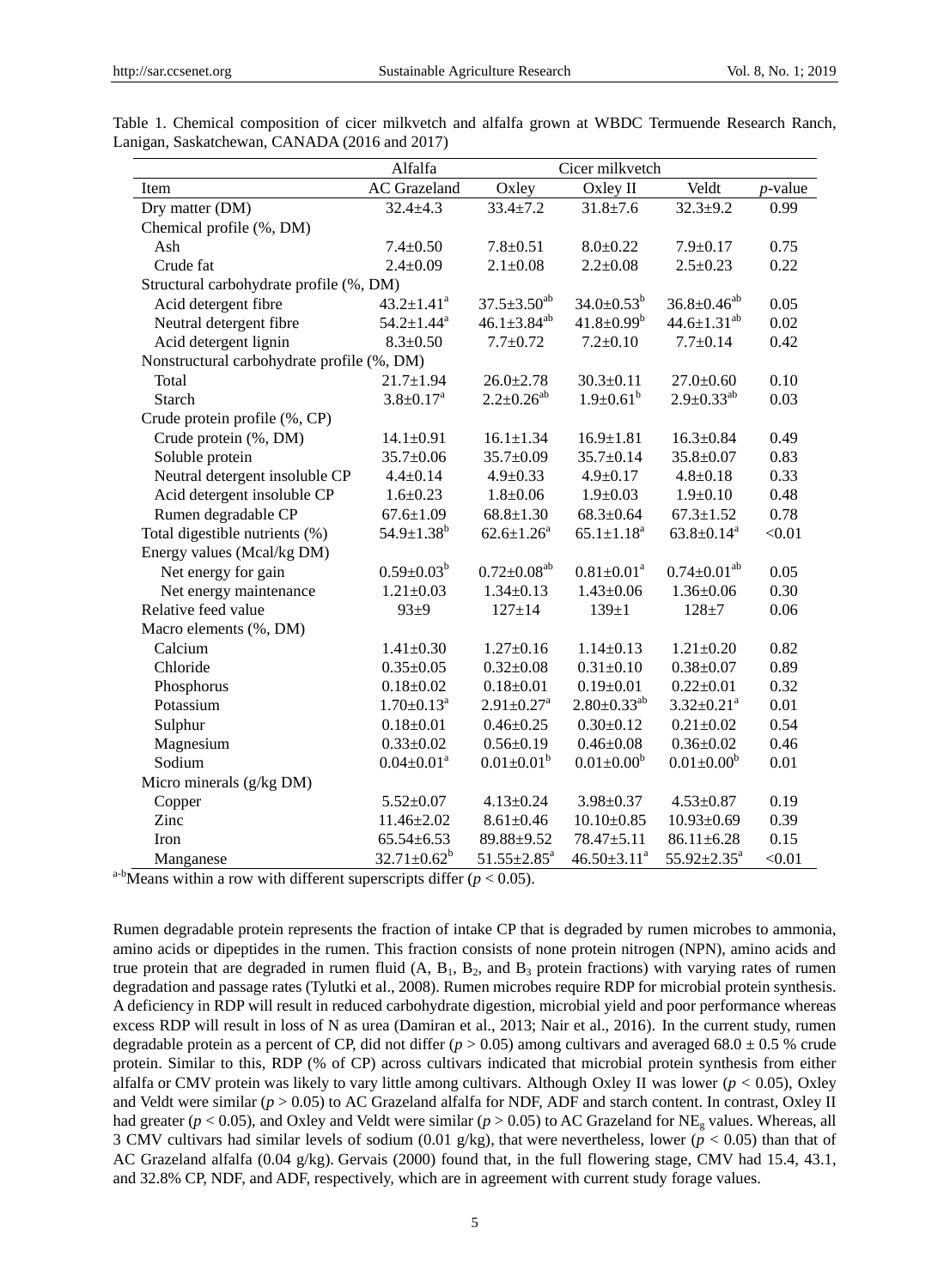All 3 CMV cultivars had similar ( $p > 0.05$ ) levels of TDN (63.6  $\pm 0.6\%$ ) and manganese (51.8  $\pm 2.1$  g/kg), nevertheless, were higher ( $p < 0.05$ ) than AC Grazeland (54.9  $\pm$ 1.4% TDN, 32.7  $\pm$ 0.6 g/kg manganese). Thus, cicer milkvetch varieties ranged from 14 to 19% (average 16%) greater TDN content compared to AC Grazeland alfalfa. Relative feed value (RFV) is a forage quality term that is used to rank forages based on nutritive value (Jeranyama & Garcia, 2004; Ward & de Ondarza, 2008). An RFV of 100 is equivalent to full bloom AC Grazeland alfalfa having 41% ADF and 53% NDF (Jeranyama & Garcia, 2004), as RFV is calculated based on ADF and NDF content of alfalfa. In the current study, Oxley II CMV tended ( $p = 0.06$ ) to have higher RFV (139), than AC Grazeland alfalfa (94), with the other CMV cultivars being intermediate (128). As RFV is based on alfalfa fiber content, Ward & de Ondarza (2008) suggested that caution should be used when using this term for other forages, as RFV does not take into account the digestibility of the ADF and NDF fractions. Overall, in current study, forage quality (TDN and RFV) was similar among the CMV cultivars and greater than AC Grazeland alfalfa. In north eastern Saskatchewan, Loeppky et al. (1996), reported total *in vitro* digestible DM of CMV was 98% that of alfalfa in August, but 141% in September, when averaged across results of a 6 yr study. Thus, the energy values observed in the current study are within the range reported by Loeppky et al. (1996). Further, a review of literature showed that in north eastern Saskatchewan (Loeppky et al., 1996), southern Alberta (Johnston et al., 1975), and Montana (Stroh et al., 1972), CMV retains its leaves longer and maintains forage quality (i.e.; TDN or *in vitro* digestibility) later in the season than does alfalfa (*Medicago sativa* L.). Thus, the results of the current study were partly in agreement with these reported findings, where TDN content of CMV is greater than AC Grazeland alfalfa in late summer. The current study results also confirm that these new CMV cultivars, Oxley II and Veldt, have similar forage quality to the older cultivar, Oxley.

The NRC (2000) model predicts that a dry cow in early to mid-gestation requires 7 to 8% of CP in the diet for maintenance which increases to 11 to 13% CP in young growing or lactating cows. Crude protein content of both CMV varieties and AC Grazeland alfalfa in current study was generally greater than 14%, meeting the protein requirements of pregnant heifers and mature cows during their entire gestation period (NRC, 2000; Lardner et al., 2017). Using TDN as the energy source for beef cow, the rule of thumb is 55-60-65 (%, DM) (Yurchak & Okine, 2004). This rule states that for a mature beef cow to maintain her body condition score through the winter feeding period, the ration must have a TDN content of 55% in mid pregnancy, 60% in late pregnancy and 65% after calving (Yurchak & Okine, 2004). Therefore, current study results suggest that all three CMV cultivars had adequate energy required by gestating beef cows, mid pregnancy, as well as late pregnancy cows. This further confirms that alfalfa harvested at full maturity, will normally meet the nutritional requirements of a dry cow in mid pregnancy. Van Soest (1965) suggested that cell-wall constituents (NDF fraction) may limit intake when their concentration increases to more than 55 to 60% of the dry matter due to the effects of rumen fill. For all forage types (CMV and alfalfa) evaluated in the current study, NDF remained below 55% for all cultivars. Although, considering that grazing animals typically ingest a higher quality diet than the clipping data showed (Damiran et al., 2013), it is likely that the concentration of NDF of these CMV cultivars may not have been great enough to limit intake. Finally, mineral requirements of beef cows can also vary with the stage and level of production (NRC, 2000). Forage mineral content can be affected due to changes in soil, season and stage of maturity (Kappel et al., 1985). All forages tested in the current study had sufficient amounts of Ca  $(> 0.58\%)$  Ca) needed for pregnant heifers and mature cows during their entire pregnancy and post calving. Forage P content was ranged between 0.19 and 0.18% for CMV and AC Grazeland alfalfa, respectively. These values were well within the ranges suggested for dry gestating cows (0.16% P) (NRC, 2000). But for lactating cows, which require 0.26% P (NRC, 2000), and for finishing beef cattle which require 0.21% P, the forages fell short in meeting their P requirements. This therefore indicates that for cows in the late pregnancy stage, or for finishing beef cattle some form of mineral supplementation to address the short fall of forage P contents is needed.

### *3.2 Forage Anti-Quality Profile*

The Se requirement of animals is about 0.1-0.5 ppm, while obvious deficiency symptoms (white muscle disease) occur when Se levels are less than 0.05 ppm. The Food and Drug Administration (FDA) permitted level of added Se in animal feeds ranges from 0.1 ppm (0.1 mg/kg) to 0.3 ppm (0.3 mg/kg) (the approved level was subsequently restored to 0.3 ppm). The results of current study suggested (data not shown) that Se concentrations were similar (*p* > 0.05) among CMV cultivars and less than 1 ppm. Likewise, no swainsonine nor nitrotoxins were detected (data not shown). Forage Se concentration >5 mg/kg are presumed to be toxic to grazing ruminants (NRC, 2000). In agreement with the current study, a review of literature showed that unlike some native milkvetches (Damiran, 2005), new CMV cultivars do not accumulate greater selenium levels (Johnston et al., 1971; Acharya et al., 2006).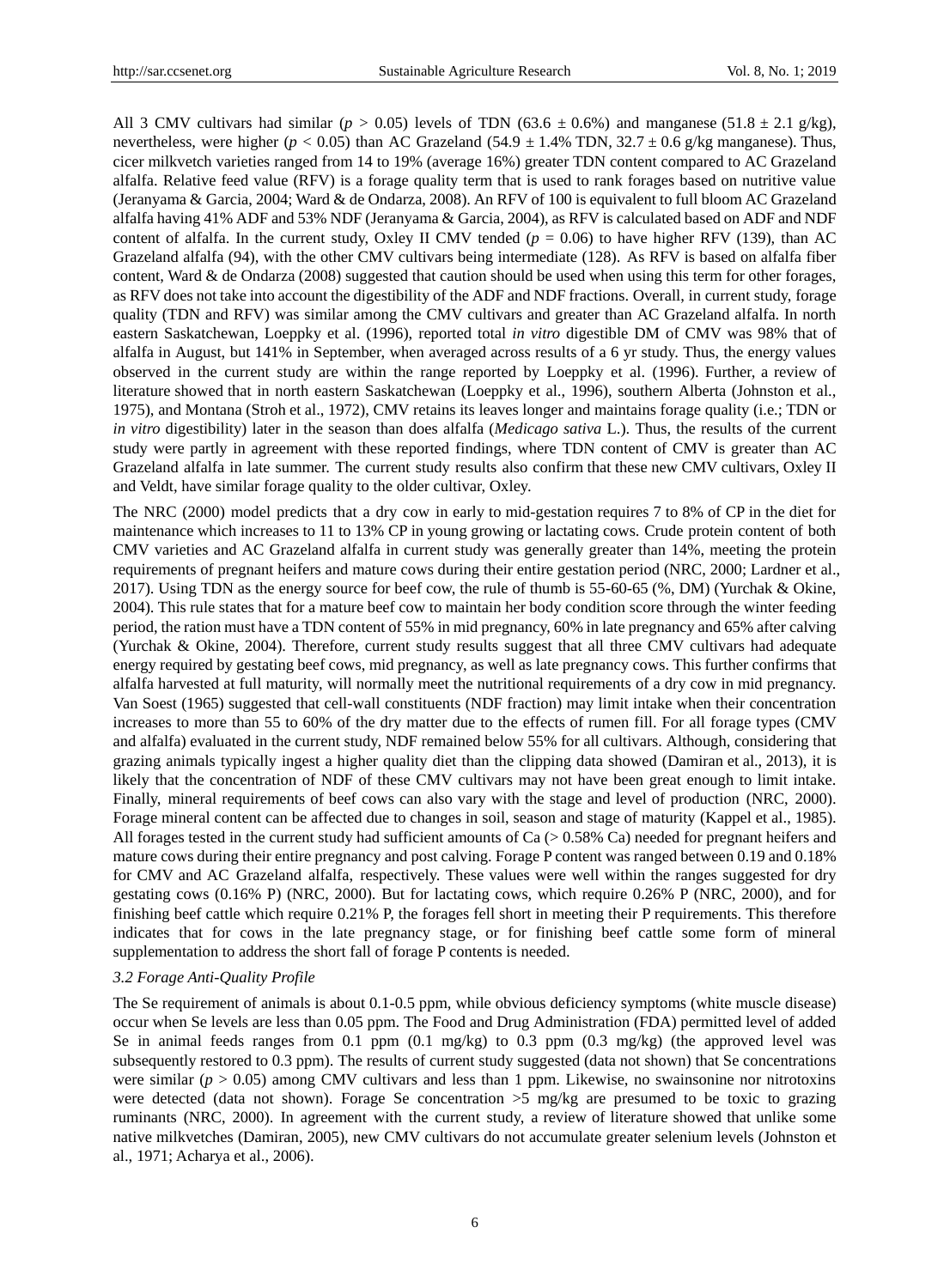## *3.3 Foraging Behavior and Relative Preference Index*

Forage intake behavior and relative preference index data are presented in Table 2. Animals learn based on the consequences of their actions - positive consequences increase the likelihood of the behavior, whereas aversive consequences decrease the likelihood of the behavior (Provenza & Launchbaugh, 1999). In current study, forage types did not differ statistically ( $p > 0.05$ ) in cow feeding duration (2.57  $\pm$  0.32 min/h), feeding head-down time  $(1.20 \pm 0.21 \text{ min/h})$ , and feeding frequency  $(1.09 \pm 0.15 \text{ min/h})$  (Table 2). This may have been at least partly due to the short duration time (9 d) of the study. Although forages did not differ ( $p > 0.05$ ) for DMI rate by cow; the DMI rate of Oxley II, Veldt, and Oxley CMV was 4, 18%, and 28% higher than that of AC Grazeland alfalfa, respectively in the late-summer study. Based on DMI rate, forages can be ranked as follows: Oxley and Oxley II (2.4) < AC Grazeland alfalfa and Veldt (2.6) (Table 2).

|                             | Alfalfa      |       | Cicer milkvetch |       |            |            |
|-----------------------------|--------------|-------|-----------------|-------|------------|------------|
| Traits <sup>1</sup>         | AC Grazeland | Oxley | Oxley II        | Veldt | <b>SEM</b> | $p$ -value |
| Feeding duration, min/h     | 2.6          | 2.3   | 2.7             |       | 0.66       | 0.97       |
| Head-down time, min/h       | 1.3          | 0.9   | 1.3             | 1.4   | 0.43       | 0.85       |
| Feeding frequency, visits/h |              | 1.0   | 1.2             |       | 0.30       | 0.98       |
| DMI rate, g DM/h            | 93.7         | 119.6 | 97.1            | 110.4 | 25.13      | 0.88       |
| Rank <sup>2</sup>           | 2.6          | 2.4   | 7 4             | 2.6   | 0.29       | 0.92       |

Table 2. Effect of cicer milkvetch cultivar types on beef cow feeding behavior and DMI rate

Note.<sup>1</sup> Feeding behavior data were recorded by the GrowSafe system (GrowSafe System Ltd, Airdrie, Alberta, Canada,) using 4 cows over a valid a 9-d period over 2 yr.

<sup>2</sup>Rank = Ranking is achieved by giving the ranking '1' to the biggest DMI rate value for within each day, '2' to the second biggest value so on. Forage with smallest DMI rate value will get the lowest ranking in the row.

Absolute preference index values for a particular plant species may indicate whether that plant is preferred or rejected, but the primary value of preference indices is to rank various plants with regard to their palatability under a specified set of circumstances (Krueger, 1972). Consistency of selection may be influenced by plant availability and distribution, i.e.; uniformly distributed plants might be more frequent in the diet than plants with irregular distribution. In current study, forage availability and distribution was similar (one node of each forage type each d). Preference indices have been used to take into account availability. A simple ratio of percentage of the plant in the diet to percentage in the herbage has been expanded to include frequency measurements (Krueger, 1972). However, in the current study forage DMI rate (either alfalfa or CMV cultivars) to AC Grazeland alfalfa (check cultivar) DMI rate was used as a relative preference index (Fig. 1). Based on the relative preference index, forages can be ranked as follows: AC Grazeland alfalfa  $(1.0) <$  Veldt  $(1.2) <$  Oxley  $(1.4) <$  Oxley II  $(1.7)$  (Fig. 1). To our knowledge, palatability research evaluating CMV with beef cattle is limiting (Twidwell & Kephart, 1989; Acharya et al., 1996).

In studies conducted at the Lethbridge, Alberta, ewes and steers were offered CMV or alfalfa hay harvested at various stages of maturity (Acharya et al., 1996). The authors showed that *ad libitum* consumption of cicer milkvetch was generally similar to that of alfalfa which is in agreement with the current study. However, there is limited evidence that grazed CMV may be less palatable than other legumes (Twidwell & Kephart, 1989) which contrasts with our results. In general, forage preference of cattle may vary seasonally depending on forage availability, quality and maturity. As indicated by results of the current study, cows selected numerically greater levels of CMV, and selected less alfalfa during the preference period. This may be attributed to several factors including: low level of anti-nutritive compounds; as Loeppky et al. (1996) indicated that CMV and alfalfa generally have a similar proportion of leaves, yet CMV retains its leaves much better than alfalfa throughout the growing season. Assessing nutritive value between legumes, AC Grazeland alfalfa averaged 55% TDN and CMV varieties averaged 64% TDN, while protein values were similar for alfalfa and CMV.

#### **4. Conclusions and Implications**

The result of this study showed that Veldt, Oxley II, and Oxley cicer milkvetch had higher TDN compared to AC Grazeland alfalfa, while nutrient profiles were similar across the CMV cultivars. All the CMV cultivars had adequate energy required by gestating cows, during mid pregnancy, as well as late pregnancy cows. Forage preference results indicated that CMV palatability is superior when late-summer forage is fed compared to alfalfa harvested at a similar time. Additionally, unlike alfalfa, CMV does not cause bloat in the grazing animal. Study results did not find evidence of anti-quality compounds, as no swainsonine, nitrotoxins or high Se levels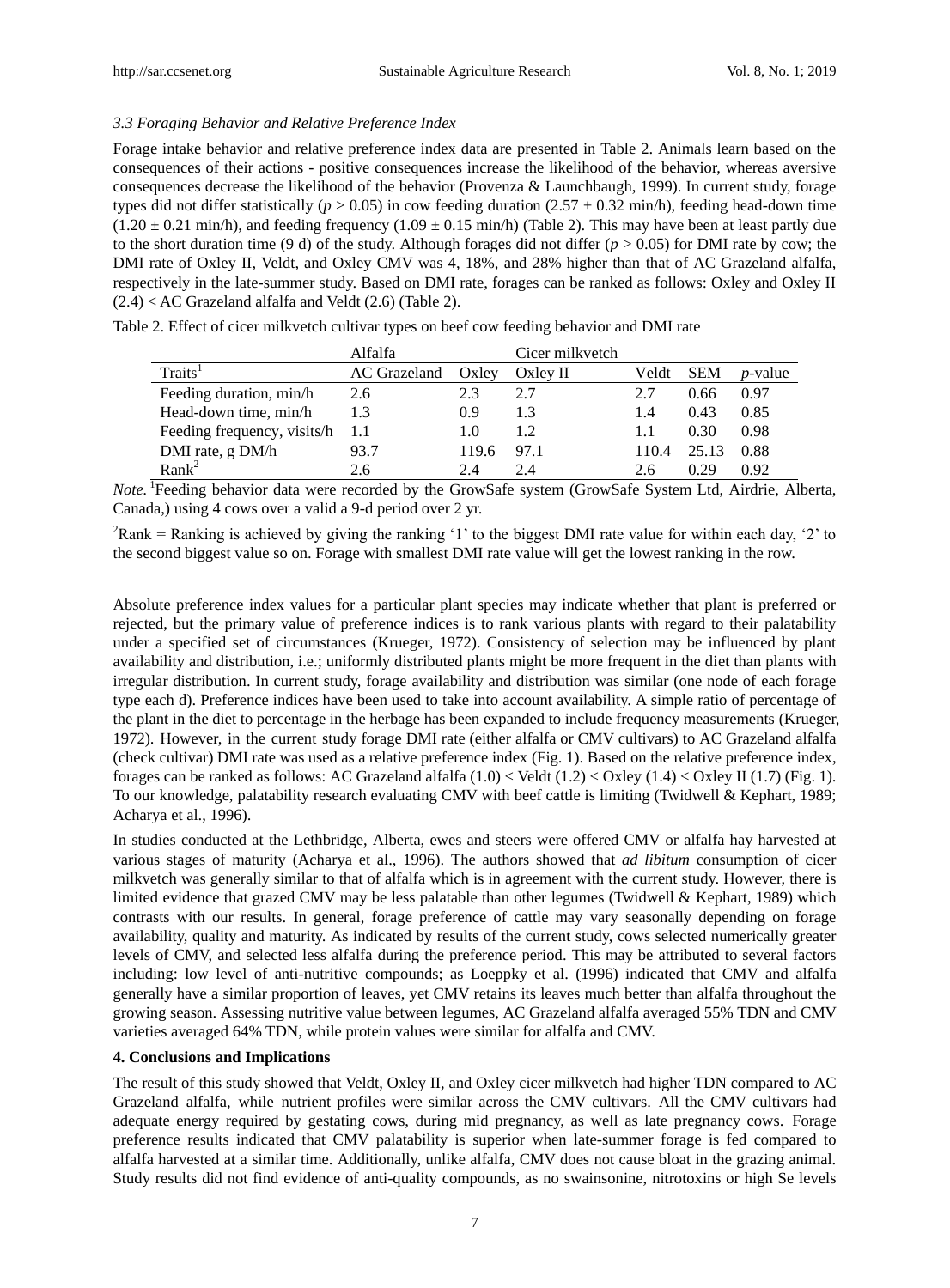were detected in CMV cultivars. To this end, considering the low level on anti-nutritive compounds and high nutrient and palatability profile, CMV is an excellent legume for late-summer or fall season grazing in the Black soil zone of Saskatchewan.

### **Acknowledgments**

This project was funded by the Saskatchewan Agriculture Development Fund (ADF#20150173). The author"s acknowledge Leah Pearce, Krystal Savenkoff and all the WBDC staff for their assistance with feeding management and data collection during this study. The authors also grateful to the **Poisonous Plant Research**  Lab, USDA ARS (Logan, UT, USA) for anti-nutritive compound analysis.

## **References**

- Acharya, S. N., Kastelic, J. P., Beauchemin, K. A., & Messenger, D. F. (2006). A review of research progress on cicer milkvetch (*Astragalus cicer* L.). *Canadian Journal of Plant Science, 86*, 49-62. https://doi.org/10.4141/P04-174
- Acharya, S. N. (2001). AC Oxley II cicer milkvetch. *Canadian Journal of Plant Science, 81*, 749-751. Retrieved from http://www.nrcresearchpress.com/doi/pdf/10.4141/P00-170
- Acharya, S. N. (2009). Veldt cicer milkvetch. *Canadian Journal of Plant Science, 89*, 511-513. https://doi.org/10.4141/CJPS08155
- Acharya, S. N., Beauchemin, K. A., & Wuerfel, R. L. (1996). Yield and quality of forage crops and cultivars. Alberta Agriculture Research Institute Project Final Report. Project # AARI92-0168. 103 pp.
- AOAC (Association of Official Analytical Chemists). (2000). *Official methods of analysis* (17th ed.). Arlington, VA. USA.
- Canadian Council of Animal Care (CCAC). (2009). Guidelines on the care and use of farm animals in research, teaching, and testing. Retrieved from [http://www.ccac.ca/Documents/Standards /Guidelines/F](http://www.ccac.ca/Documents/Standards%20/Guidelines/)arm\_Animals. pdf
- Coulman, B., Goplen, B., Majak, W., McAllister, T., Cheng, K.-J., Berg, B., Hall, J., McCartney, D., & Acharya, S. (2000). A review of the development of a bloat-reduced alfalfa cultivar. *Canadian Journal of Plant Science*, *80*, 487-491. https://doi.org/10.4141/P99-087
- Cheeke, P. (1998). *Natural toxicants in feeds, forages, and poisonous plants*. Interstate Publishers, Inc. 479 p.
- Damiran, D. (2005). *Palatability of Mongolian rangeland plants*. Circular of information No.3. Union, Oregon, USA: Oregon State University, Eastern Oregon Agricultural Research Station. Oregon, USA. Retrieved from https://ir.library.oregonstate.edu/concern/administrative\_report\_or\_publications/wm117q40w
- Damiran, D., DelCurto, T., Findholt, S., Johnson, B., & Vavra. M. (2013). Comparison of bite-count and rumen evacuation techniques to estimate diet quantity and quality in grazing cattle. *Rangeland Ecology &. Management, 66*, 106-109. http://dx.doi.org/10.2111/REM-D-12-00046.1
- Damiran, D., Jonker, A., McKinnon, J. J., McAllister, T., Abeysekara, S., Zhang, X., Yari, M., & Yu, P. (2013). Evaluation of the feed value for ruminants of blends of corn and wheat distillers dried grains with solubles. *Journal of Agricultural and Food Chemistry, 61*, 4387-4395. Retrieved from https://pubs.acs.org/doi/pdf/10.1021/jf400595
- Damiran, D., Penner, G. B., Larson, K., & Lardner, H. A. (2018). Use of residual feed intake as a selection criterion on the performance and economics for replacement beef heifers. *Professional Animal Scientist*, *34*, 156-166. https://doi.org/10.15232/pas.2017-01635.
- Durunna, O. N., Mujibi, F. D., Goonewardene, L., Okine, E. K., Wang, Z., & Moore, S. S. (2011). Feed efficiency differences and re-ranking in beef steers fed grower and finisher diets. *Journal of Animal Science*, *89*, 158-167. https://doi.org/10.4141/A02-065.
- Gervais, P. (2000). *L'astragale pois chiche, la coronille bigarrée et le sainfoin (cicer milkvetch, crown vetch and sainfoin)*. Université Laval, Québec, 190.
- Hall, M. B. (2009). Determination of starch, including maltooligosaccharides, in animal feeds: comparison of methods and a method recommended for AOAC collaborative study. *Journal of AOAC International, 92*, 42-49.
- Jefferson P. G., Acharya S. N., & Coulman, B. E. (2015). New cicer milkvetch varieties for fall pasture. ADOPT project final report. ADF 20110360.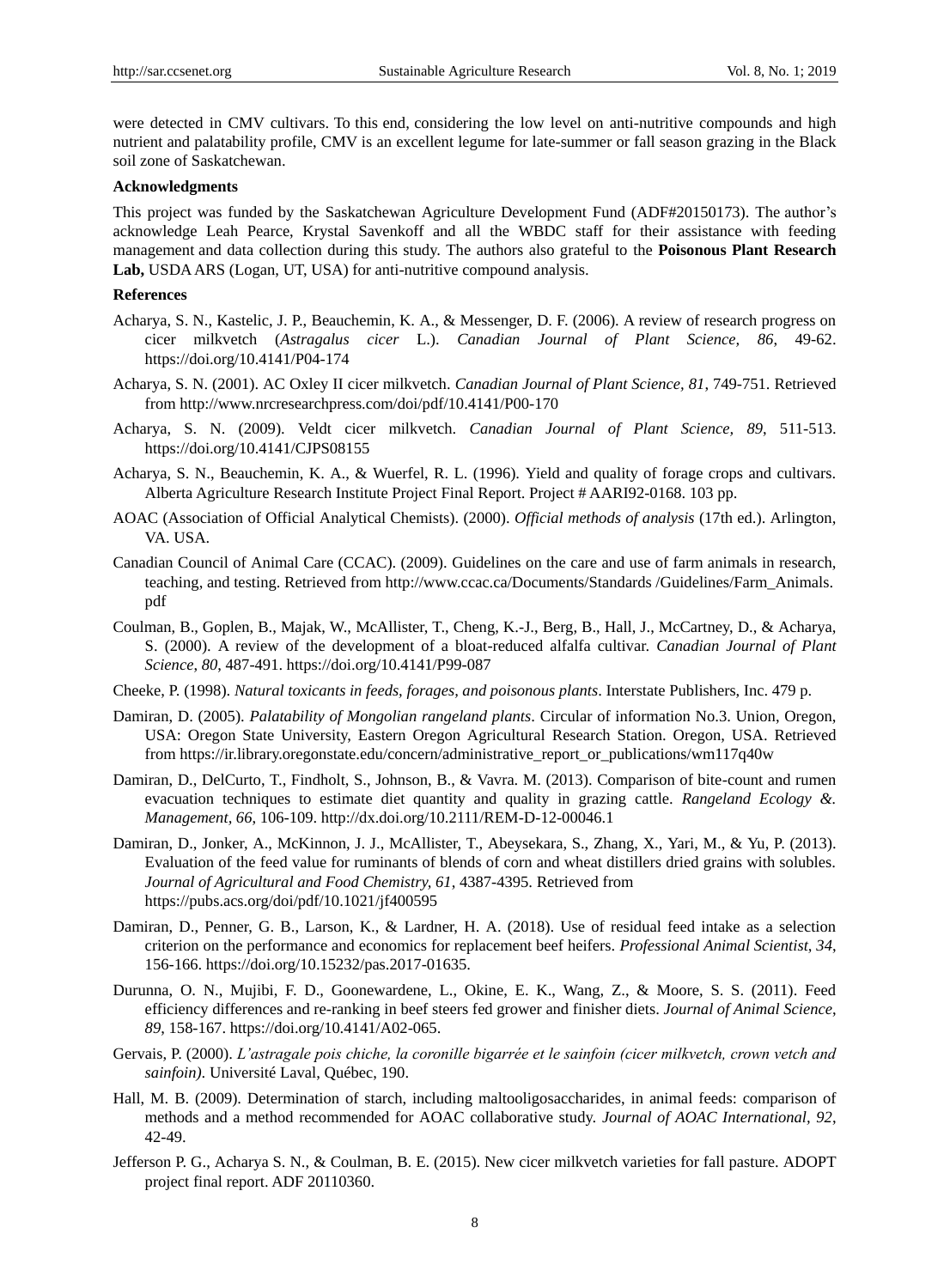Jeranyama, P., & Garcia, A. D. (2004). Understanding relative feed value (RFV) and relative forage quality (RFQ). Retrieved from

https://openprairie.sdstate.edu/cgi/viewcontent.cgi?article=1351&context=extension\_extra.

- Johnston, A., Smoliak, S., Hironaka, R., & Hanna M. R. (1971). Oxley cicer milkvetch. *Canadian Journal of Plant Science*, *51*, 428-429. https://doi.org/10.4141/cjps71-083.
- Johnston, A., Smoliak, S., Hironaka, R., & Hanna, M. R. (1975). Cicer milkvetch for Western Canada. Agriculture Canada, Research Branch, Ottawa, ON. Publication 1536.
- Kappel, L. C., Morgan, E. B., Kilgore, L., Ingraham, R. H., & Babcock, D. K. (1985). Seasonal changes of mineral content of southern forages. *Journal of Dairy Science*, *68*, 1822-1827. https://doi.org/10.3168/jds.S0022-0302(85)81033-X.
- Krishnamoorthy, U., Muscato, T. V., Sniffen, C. J., & Van Soest, P. J. (1982). Nitrogen fractions in selected feedstuffs. *Journal of Dairy Science 65*, 217-225. https://doi.org/10.3168/jds.S0022-0302(82)82180-2.
- Krishnamoorthy, U., Sniffen, C. J., Stern, M. D., & Van Soest, P. J. (1983). Evaluation of a mathematical model of rumen digestion and an in vitro simulation of rumen proteolysis to eliminate the rumen-undegraded nitrogen content of feedstuffs. *British Journal of Nutrition 50*, 555-568. https://doi.org/10.1079/BJN19830127.
- Krueger, W. C. (1972). Evaluating animal forage preference. *Journal of Range Management, 25*, 471-475. https://doi.org/10.2307/3897012.
- Lardner, H. A., Pearce, L., & Damiran, D. (2017). Evaluation of low heat unit corn hybrids compared to barley for forage yield and quality on the Canadian Prairies. *Sustainable Agriculture Research* 6, 90-102. https://doi.org/10.5539/sar.v6n1p90.
- Linn, J. (2003). *Energy in the 2001 dairy NRC: understanding the system*. Retrieved from http://www.foragelab.com/Media/NRC2001.pdf.
- Loeppky, H. A., Bittman, S., Hiltz, M. R., & Frick B. (1996). Seasonal changes in yield and nutritional quality of cicer milkvetch and alfalfa in northeastern Saskatchewan. *Canadian Journal of Plant Science, 76*, 441-446. https://doi.org/10.4141/cjps96-078.
- Nair, J., Penner, G., Christensen, D., Yu, P., Beattie, A., McAllister, T., Damiran, D., Preston, N., Fuhr, L., & McKinnon. J. J. (2016). A Nutritional evaluation of common barley varieties grown for silage by beef and dairy producers in Western Canada. *Canadian Journal of Animal Science*, *96*, 598-608. https://doi.org/10.1139/cjas-2017-0060.
- NRC. (2000). *Nutrient requirements of beef cattle*. Update 2000. 7th ed. Washington D.C.: National Academy Press.
- NRC. (2001). *Nutrient requirements of dairy cattle*. 7th rev. ed. National Academy Press, Washington, DC.
- Provenza, F. D. (1995). Postingestive feedback as an elementary determinant of food preference and intake in ruminants. *Journal of Range Management, 48,* 2-17. https://doi.org/10.2307/4002498.
- Provenza, F. D., & Launchbaugh, K. L. (1999). Foraging on the edge of chaos. In: K. L. Launchbaugh, K. D. Sanders, J. C. Mosley (Eds.), *Grazing behavior of livestock and wildlife*. Idaho Forest, Wildlife & Range. Exp. Sta. Bull. #70, Univ. of Idaho, Moscow, ID., 1-12.
- SAS Institute. (2003). SAS/STAT User"s Guide, Version 9.2. Cary, NC, USA: SAS Institute, Inc. p. 707.
- Saskatchewan Soil Survey. (1992). *The soils of Prairie Rose rural municipality No. 309*, Saskatchewan. Saskatchewan Institute of Pedology. University of Saskatchewan., Saskatoon, Canada.
- Smoliak, S., & Johnston, A. (1976). Variability in forage and seed production and seedling growth in *Astragalus cicer*. *Canadian Journal of Plant Science*, *56*, 487-491. https://doi.org/10.4141/cjps76-080
- Smoliak, S., Johnston, A., & Hanna, M. R. (1972). Germination and seedling growth of alfalfa, sainfoin, and cicer milkvetch. *Canadian Journal of Plant Science, 52*, 757-762. https://doi.org/10.4141/cjps72-123
- Stroh, J. R., Carleton, A. E., & Seamands, W. J. (1972). Management of 'Lutana' cicer milkvetch for hay, pasture, seed and conservation uses. Montana Agric. Exp. Stn. Bull. 666. l6.
- Townsend, C. E., Kenno, H., & Brick. M. A. (1990). Compatibility of cicer milkvetch in mixtures with cool season grasses. *Agronomy Journal*, *82*, 262-266. https://doi.org/10.2134/agronj1990.00021962008200020017x